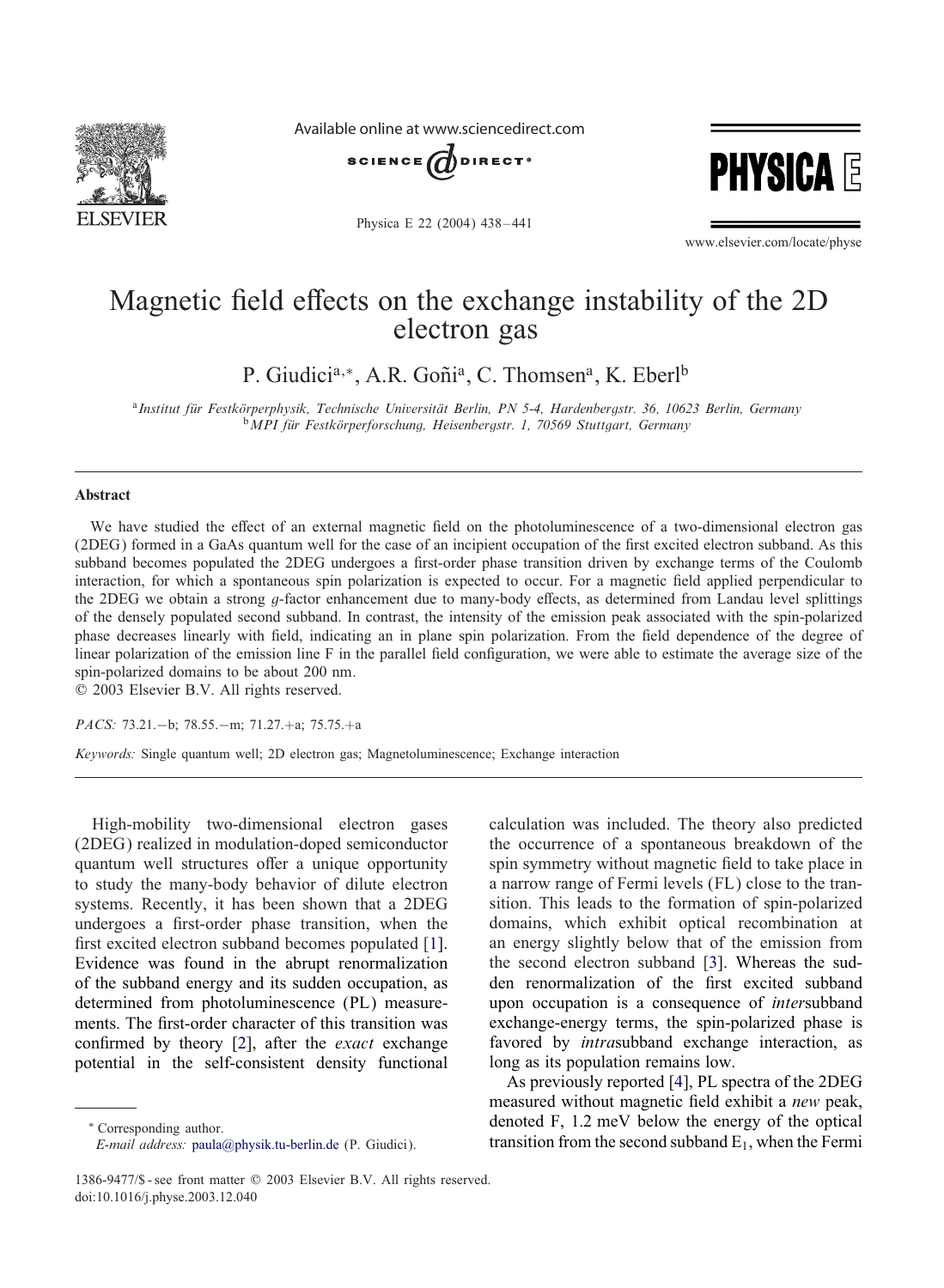level comes into resonance with the bottom of the subband but before the abrupt renormalization occurs. This peak which is observed only in spectra taken at very low temperatures and laser powers has been associated with the predicted ferromagnetic phase [\[3\]](#page-3-0). By varying the electron density in the quantum well with a gate voltage, we were able to construct a phase diagram in FL-T space, in which a narrow stability range of the spin-polarized phase with a triple point at 13 K electron temperature is determined. The purpose of this work is to further characterize the spin-polarized phase. In particular, we have investigated the effects of an external magnetic field applied in plane as well as perpendicular to the 2DEG on the second subband and the spin-polarized domains.

The sample consists of a modulation-doped 25-nm wide GaAs single quantum well (SQW) with  $Al_{0,33}Ga_{0,67}As$  barriers grown by molecular-beam epitaxy. The growth sequence is given in Ref. [\[5\]](#page-3-0). At 2 K the 2D electron gas has a mobility of  $8 \times 10^5$  cm<sup>2</sup>/Vs and without bias only the lowest subband is occupied with a density of about  $5.6 \times 10^{11}$  cm<sup>-2</sup>. By applying a gate voltage between the 2DEG and a back contact, the electron density in the SQW increases such that the second subband becomes populated. Magnetoluminescence measurements up to 4 T were performed at different temperatures down to  $2 K$  in Faraday as well as Voigt geometry by placing the sample in the cold bore of a split-coil superconducting magnet.

We study first the situation in which the Fermi level is slightly below the bottom of the second subband. Fig.  $1(a)$  shows a series of PL spectra in the spectral range of the transition energy  $E_1$  from the second electron subband to the first heavy-hole subband, measured at 2 K and with a magnetic field  $B_+$  of 1 T applied perpendicular to the 2DEG. We distinguish two peaks, one is  $E_1$  and the other labeled F corresponds to the spin-polarized phase [\[3\]](#page-3-0). With increasing the Fermi level a third peak appears, which we associate with the Fermi-edge singularity (FES). On the one hand, the quantization of the hole motion into Landau levels by the external field  $B_\perp$  leads to localization of the photoexcited holes by the disorder potential of the SQW and hole recoil becomes suppressed [\[6\]](#page-3-0). On the other hand, interference between transitions at the Fermi level and at the empty conduction subband  $E_1$  contribute to a strong enhancement of the probability for recombination processes at the Fermi surface resulting in the sharp peak in PL and/or absorption spectra known as Fermi-edge singularity



Fig. 1. (a) PL spectra of the GaAs SQW for different voltages measured at  $2 K$  with a perpendicular magnetic field of  $1 T$ . The assignment of the peaks to the optical transition between second electron and first hole subband  $(E_1)$ , the spin-polarized phase  $(F)$ and the Fermi-edge singularity (FES) is indicated. (b) Plot of the peak energies as a function of the position of the Fermi level.

[\[7\]](#page-3-0). Fig. 1(b) displays the dependence of the peak energies on Fermi level. We note that the third peak follows the FL, which supports its interpretation as FES, whereas the position of the  $E_1$  and F lines remains almost constant. We also point out that in the absence of a perpendicular magnetic field the high mobility of the 2DEG and the finite hole mass smear out the singularity and the FES peak is no longer observed.

As a function of  $B_{\perp}$  but with the second subband still empty, the  $E_1$  transition exhibits the typical diamagnetic shift and Zeeman splitting of exciton recombination. The latter is calculated according to  $H_{\text{Zee}}^e = g_e \mu_\text{B} B m_j$  and  $H_{\text{Zee}}^h = -g_h \mu_\text{B} B m_j$  for electrons and holes, respectively, where  $g_i$  are the g-factors and  $\mu_{\rm B}$  is the Bohr magneton. The spin projections for the conduction and heavy-hole subbands are  $m_j = \pm \frac{1}{2}\hbar$ and  $\pm \frac{3}{2}\hbar$ , respectively. In Faraday geometry the emission from the growth direction is  $\sigma_+$ ,  $\sigma_-$  circularly polarized. The transition for  $\sigma_+$  polarization is detected at higher energy than that of the  $\sigma_-$  one, from which a negative effective g-factor  $g^* = (g_e - 3g_h)/2$ is inferred. From the measured  $q^*$  factor and assuming that  $g_e = -0.44$  is close to the GaAs bulk value, as expected for a 25-nm-wide well, we obtain  $g_h = 0.26 \pm 0.07$  which is in good agreement with the literature data [\[8\]](#page-3-0).

The situation changes if the second subband  $E_1$  is densely populated, becoming paramagnetic again after renormalization of its energy. For a FL about 10 meV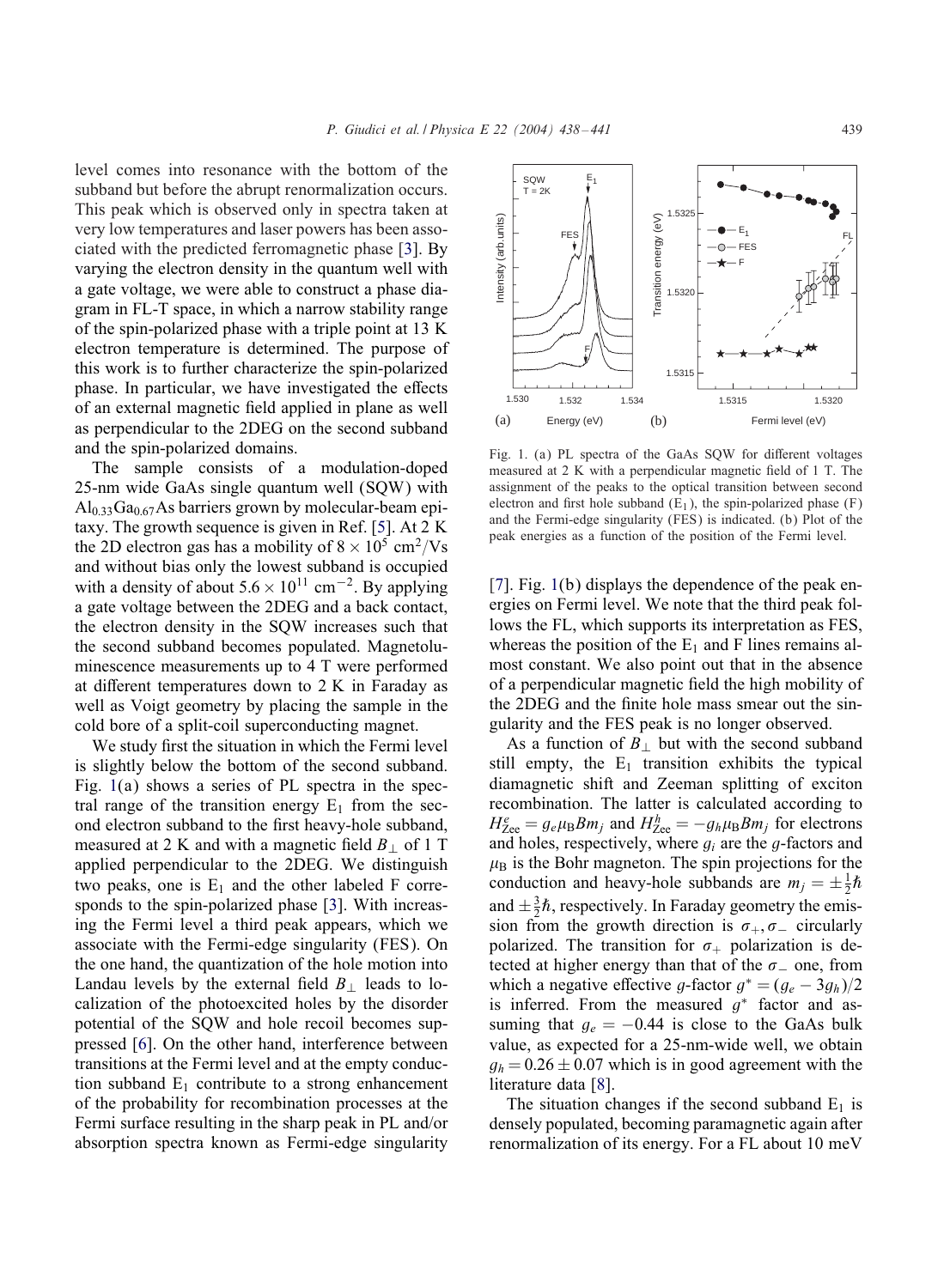

Fig. 2. (a) Circularly polarized PL spectra of the SQW measured at 2 K for different magnetic fields  $B_{\perp}$ . (b) Landau level fan diagram. Open (closed) symbols correspond to  $\sigma_+(\sigma_-)$  circular polarization. Gray symbols represent features with no clear polarization.

above  $E_1$  the magneto-PL spectra show a series of peaks with well-defined circular polarization corresponding to transitions between Landau levels (LLs), as seen in Fig. 2(a). The LL-fan diagram is illustrated in Fig. 2(b), where open(closed) symbols represent data for  $\sigma_{+}(\sigma_{-})$  polarization. Gray dots correspond to apparently depolarized emission lines which, we believe, are due to the superposition of two nearby peaks with different circular polarization. The marked nonlinear magnetic field dependence of the transition energies is a consequence of the strong mixing between heavy and light-hole Landau levels [\[9\]](#page-3-0).

For  $B_{\perp}$  < 2 T the field dependence of the LLs is almost linear and given by  $\bar{E}_i = \hbar \omega_c (i + \frac{1}{2})$ , where  $i = 0, 1, 2...$  is the level index and  $\omega_c = eB/m_{e,h}c$ is the cyclotron frequency. The energy of a transition between the *n*th electron level with effective mass  $m_e$ and the *l*th hole state with mass  $m_h$ , denoted  $n \rightarrow l$ , is calculated as  $E_1 + E_n + E_l$ . The assignment of the series of peaks on the basis of their energy and circular polarization, assuming that photoexcited holes occupy only the first two states, is indicated in Fig.  $2(b)$ .

The set of data points  $n \to 0$  is well fitted using the known electron and heavy-hole masses  $m_e = 0.068m_0$ and  $m_{hh} = 0.4m_0$ , respectively. For the  $n \rightarrow 1$  transitions, however, a smaller hole mass is needed, indicat-ing a strong light-hole admixture [\[9\]](#page-3-0). For the  $0 \rightarrow 0$ transitions which we suppose of pure heavy-hole character, we obtain an effective g factor of  $q^* = -1.33 \pm 1$ 0:15. This value is twice as large as for the case of the empty subband. The contribution to the  $q$ -factor enhancement steeming from the reduction of the subband energy due to renormalization and the consequent increase in electron effective mass is at most of the order of 10%. This led us to the conclusion that many-body effects play a fundamental role in the gyromagnetic properties of the 2DEG probably in a similar way as observed in the quantum Hall regime [\[10\]](#page-3-0) and for self-assembled quantum dots [\[11\]](#page-3-0).

Going back to the ferromagnetic phase, a further confirmation of its in plane spin polarization  $[3]$  is the absence of Zeeman splitting for finite  $B_1$  and the fact that the intensity of the peak F decreases linearly with magnetic field disappearing at about 1.5 T. A spin polarization of the electronic domains formed in the second subband is the result of a net gain in exchange energy due to Pauli repulsion between electrons with parallel spins [\[2\]](#page-3-0). A perpendicular magnetic field modifies the wave function overlap and the ferromagnetic order within the excited subband gets destroyed.

We now turn to the discussion of the effects of a magnetic field  $B_{\parallel}$  applied in Voigt configuration in the plane of the 2DEG. The main difference with the perpendicular field case concerns the independence of the intensity of peak F on field, which speaks for the stability of the spin-polarized phase, and the absence of the feature associated with the FES. In Voigt geometry, light emitted with circular polarization with respect to the magnetic field is detected vertically polarized. We define the degree of linear polarization as  $DP = (I_V - I_H)/(I_V + I_H)$ , where  $I_V$  and  $I_H$  stand for the intensity of the peak F in vertical and horizontal polarization, respectively (the field is applied in horizontal direction). Thus, DP weights up the proportion of domains with spin polarization pointing in field direction, i.e. it is a measure of the magnetization of the domain ensemble along  $B_{\parallel}$ . As shown in Fig. [3,](#page-3-0) the DP of peak F increases linearly with field. In the low-field limit, DP is well described by a Brillouin function  $DP = g\mu_B(J + 1)B_{\parallel}/3k_BT$ , where J is the average total spin of the domains in units of  $\hbar$ . By fitting this function to the experimental data using  $g_e = -0.44$